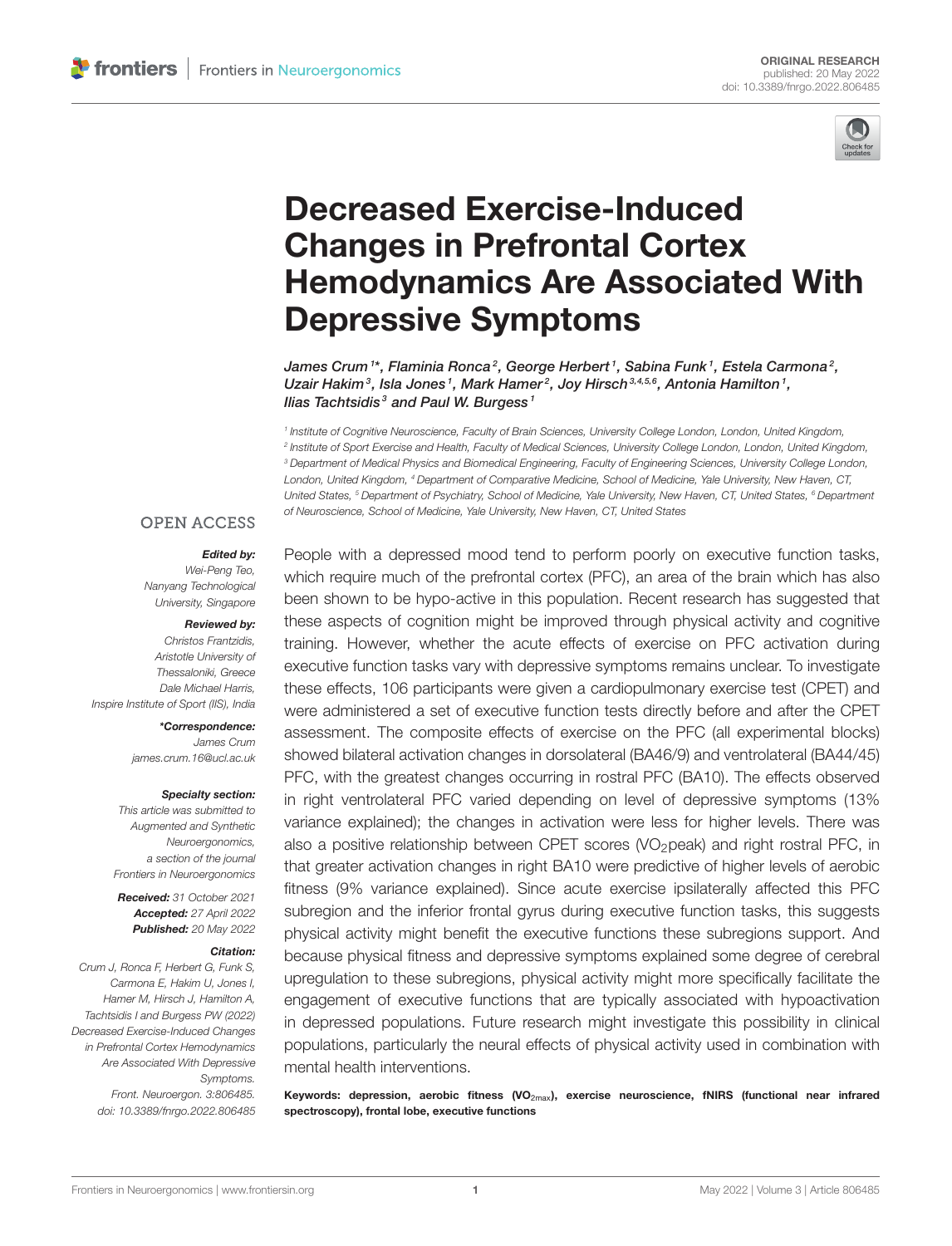# INTRODUCTION

There appears to be a link between performance on executive function tasks and psychopathological symptomology (see [Joormann and Vanderlind, 2014;](#page-8-0) [Rock et al., 2014,](#page-8-1) for reviews). For example, in the case of depression, greater symptom severity and maladaptive strategies for downregulating negative emotion are associated with worse performance on tasks requiring response inhibition (e.g., [Joormann and Gotlib, 2010;](#page-8-2) Joormann et al., [2011\)](#page-8-3), dynamic updating (e.g., [Meiran et al., 2011\)](#page-8-4), and attentional switching (e.g., [Malooly et al., 2013\)](#page-8-5). The most prevalent maladaptive strategy is rumination, a traitlike proclivity to think repetitively about goal-incongruent and mood-congruent information [\(Nolen-Hoeksema, 1991;](#page-8-6) Nolen-Hoeksema et al., [2008\)](#page-8-7). Whether rumination and similar deleterious tendencies (e.g., forms of attentional suppression; [Campbell-Sills et al., 2006\)](#page-7-0) are integral to the pathogenesis of psychopathological symptoms [\(Wells and Matthews, 2014\)](#page-9-0) or a product of them, such propensities are nonetheless concurrent with diminished mental health, and present a challenge to treatment. One reason why maladaptive emotion regulation strategies impede the cultivation of mental health might be that they place particular demands on executive functions, leaving fewer cognitive resources available for engaging in adaptive strategies that also require executive functions, such as reappraisal (see [Joormann and Siemer, 2014,](#page-8-8) for review). The clinical implication is that deficits in executive functions might limit the effectiveness of mental health interventions such as psychotherapy [\(Roiser and Sahakian, 2013\)](#page-8-9). This is because the neurocognitive mechanisms potentially mediating the effects of non-pharmacological interventions (e.g., recogitation; [Crum,](#page-7-1) [2021a](#page-7-1)[,b\)](#page-7-2), which also likely drive explicit, conscious cognitive strategies to downregulate negative emotion (see Braunstein et al., [2017,](#page-7-3) for review), are predominately executive in nature. This raises the interesting question of whether improving performance of the executive operations localized within the prefrontal cortex (PFC; see [Knight and Stuss, 2013;](#page-8-10) Shallice and Cooper, for reviews) might augment the effects of these mechanisms on mental health.

Meta-analyses of studies aiming to improve cognition in this way (e.g., attention bias modification) generally support their effectiveness in reducing symptoms common to anxiety and mood disorders (e.g., [Hakamata et al., 2010;](#page-8-11) [Beard et al.,](#page-7-4) [2012;](#page-7-4) [Cristea et al., 2015;](#page-7-5) [Liu et al., 2017;](#page-8-12) see [Siegle et al.,](#page-8-13) [2007;](#page-8-13) [Keshavan et al., 2014,](#page-8-14) for reviews). Such paradigms target executive functions directly and, therefore, adopt a "topdown" approach to improving mental health. There is also some evidence for the effectiveness of transcranial direct current stimulation in reducing depressive symptoms (e.g., [Katz et al.,](#page-8-15) [2017;](#page-8-15) [Ruf et al., 2017\)](#page-8-16), which represents a more "bottomup" approach. However, the findings of cognitive training paradigms are often mixed in the sense that there are marked individual differences within samples; training works differently for different people. Accounting for these differences likely requires training programs to be customized to the individual rather than to a particular group. Moreover, such interventions have not yet reached the point at which they are practical for people to do in their everyday lives. Thus, there is a growing interest in whether cognitive functions can be improved through top-down training approaches, and although the evidence crossing into the clinical domain is promising, it is still marginal and further research is necessary. Such approaches should only be considered as a complement rather than a replacement to mental health interventions that have long been established as efficacious (e.g., [McArdle et al., 2012\)](#page-8-17).

It is plausible that some bottom-up approaches to improving cognition might be more practical and able to circumvent the challenges of targeting specific cognitive functions in the brain. For example, one potential approach is medication; however, evidence for the effectiveness of medication in improving cognition in clinical populations is not strong (Halahakoon and Roiser, [2016;](#page-8-18) [Shilyansky et al., 2016\)](#page-8-19). Another possibility is one of the most predominant means by which to improve wellbeing in everyday life: physical activity. Physical activity combined with cognitive training appears to benefit brain function (e.g., [Zhu et al., 2016\)](#page-9-1). These improvements to "cold" cognition might benefit psychological wellbeing in turn. Indeed, habitual exercise which places cardiorespiratory demands on the body (e.g., running, long walks, strength training, yoga, etc.) has been associated with mental health improvements [\(Teychenne et al.,](#page-9-2) [2008;](#page-9-2) [Harvey et al., 2010;](#page-8-20) [Song et al., 2012;](#page-8-21) Mammen and Faulkner, [2013;](#page-8-22) [Hallgren et al., 2016\)](#page-8-23), and it appears that both low and high levels of cardiorespiratory intensity work to engender mood changes [\(Helgadóttir et al., 2016\)](#page-8-24). Unsurprisingly, then, exercise has been explored as an alternative treatment for mild to moderate depression [\(Parker and Crawford, 2007\)](#page-8-25), as well as other disorders (see [Stathopoulou et al., 2006\)](#page-9-3). More appropriately, using exercise in combination with cognitive– behavioral therapy (CBT) has shown improvements in outcome measures relative to CBT with no exercise program (e.g., [McArdle et al., 2012\)](#page-8-17).

However, this raises some theoretical issues. Because cognitive training techniques such as attention bias modification target the "attentional deployment" step of the emotion regulation model [\(Gross, 1998,](#page-7-6) [2014\)](#page-7-7), which essentially cultivates the marginally effective strategy of distraction rather than that of "cognitive change", dysfunctional appraisal processes are not targeted as they are in CBT. This is why such cognitive training paradigms might not act as a substitute for this form of psychotherapy: They might target important aspects of attention and memory, but they do not explicitly train the systems uniquely engaged during CBT. And, even if techniques were developed to train the systems underpinning cognitive restructuring and which act on maladaptive schemas and appraisals, they should probably still be used in combination with psychotherapy, since they would lack other important factors that contribute to mental health (e.g., interpersonal interactions that build the therapeutic alliance).

Whatever the optimal approach to cultivating mental health, the particular means by which exercise accomplishes its role is unclear. That physical activity facilitates the release of endorphins and dopamine (e.g., "runner's high") is wellrecognized, but also is the transient nature of these effects (see [Dishman and O'Connor, 2009\)](#page-7-8). Although these low-level neurobiological effects might be useful in boosting mood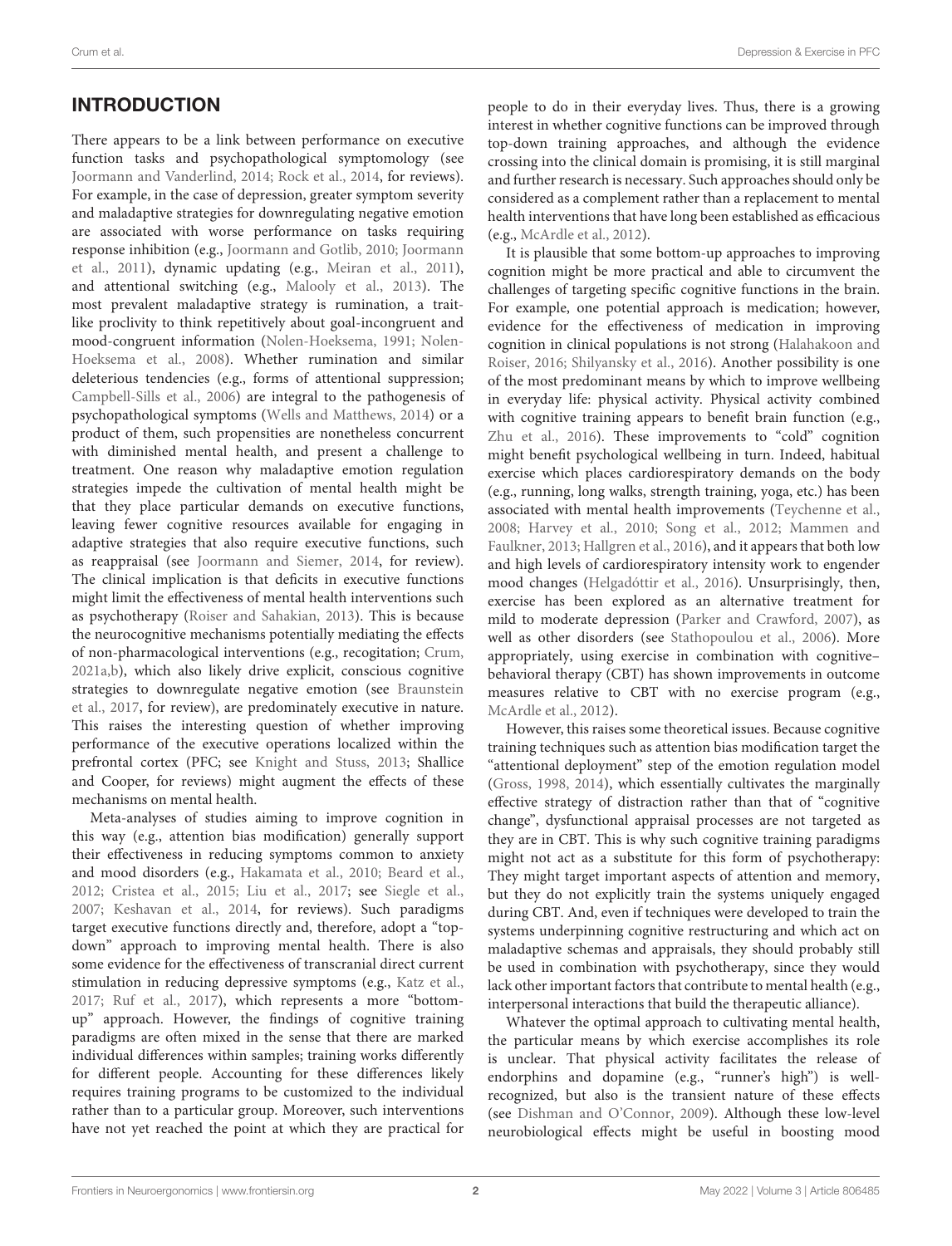Crum et al. Depression & Exercise in PFC

and decreasing anxiety, they might have little impact on sustained changes in mental health. Instead, any sustained effects might be due to changes in executive functions. In other words, positive affect from low-, state-level effects relating to exercise or otherwise is potentially not what drives current or future applications of cognitive strategies to downregulate negative emotion: Executive functions largely underpin this downregulation (see [Gross, 2014\)](#page-7-7). Therefore, profound changes in long-term mental health might be more closely related to the acute (functional) and chronic (structural) effects of exercise on the brain systems supporting executive functions. Much neuroimaging and neuropsychological research has localized executive functions in the frontal lobe, particularly the PFC (see [Shallice and Cooper, 2011;](#page-8-26) [Knight and Stuss, 2013](#page-8-10) for reviews). For example, one executive function that might be critical to emotion regulation is the ability to regulate attention between stimulus-independent and –dependent information, a system which has been consistently localized within rostral PFC (BA10; see [Burgess et al., 2007\)](#page-7-9). Another important feature of executive functions that might be important is the general processing speed with these cognitive operations can be carried out.

However, what remains to be seen is whether psychopathological symptoms such as depressed mood relate to the acute effects of exercise on PFC functional activation during executive function tasks. The present work therefore aimed to investigate this question, as well as whether one's level of physical fitness, as measured by  $VO<sub>2</sub>peak$ , impacts the reactivity of the PFC to exercise. Because of the link between depressive symptoms and deficits in executive functions, and because exercise positively affects executive functions, there might also be a link between depressed people's neural reaction to exercise in the PFC. Thus, it was hypothesized that people with greater depressive symptoms might show weaker effects of exercise on the PFC, but that greater levels of cardiorespiratory fitness would show a stronger upregulation of the PFC as a function of exercise.

## METHOD

## **Participants**

Law enforcement officers were voluntarily recruited from UKbased forces and randomly allocated to an exercise group (n  $= 106$ ; 73% male; age: 39  $\pm$  9 years; weight 84.0  $\pm$  19.7 kg; height 173.6  $\pm$  20.2 cm), and a control group ( $n = 27$ ; 97% male; age:  $43 \pm 6$ ; weight  $89.4 \pm 18.6$  kg; height  $177.7 \pm 9.4$  cm). This sample of officers was part of a larger study looking at health and wellbeing in law enforcement and was not chosen for any specific characteristics (e.g., depression scores; fitness, age etc.) relating to this study. All participants provided written informed consent prior to participating in the study (Ethics number: 13985/004). All participants completed a physical activity readiness questionnaire (PAR-Q; [Pescatello et al., 2014\)](#page-8-27) to screen for eligibility to undergo maximal exercise testing and provided written informed consent prior to participating in the study. Participants were excluded from the study if they were not law enforcement officers, if they presented any injury or illness that prevented them from exercising to exhaustion, if they had a neurological condition or if they responded "yes"

to any of the questions on the PAR-Q. Ethical approval was granted by the University College London Research Ethics Committee. An a priori power analysis of a medium effect size, with alpha set at ( $\alpha = 0.05$ ) (one-tailed) and beta 1–β (power)  $= 0.80$ , determined that  $n = 27$  is adequate for within-subjects comparisons of exercise effects; however, a similar analysis suggested that between-subjects comparisons would require at least  $n = 46$  for comparison with the experimental group.

## Procedure

Participants completed the Mood and Feelings Questionnaire (MFQ; [Angold et al., 1995\)](#page-7-10), a widely used self-report measure of depressive symptomology that has high internal reliability (Cronbach's alpha  $= 0.85$ ). The experimental group completed neurocognitive testing before and after exercise, whilst the control group completed neurocognitive testing before and after resting (passively watching a television program), and then underwent exercise testing to assess their cardiorespiratory fitness. More specifically, participants completed a set of cognitive tasks on a computer screen, which were created in PsychToolbox, MATLAB (Mathworks, Natick, MA), to test executive functions such as inhibition and attention and, importantly, the general speed of processing across them (i.e., Speed). There were three blocks for inhibition that were adaptations of typical go/no go tasks [\(Donders, 1969\)](#page-7-11), varying from low, moderate, to high inhibition. The low inhibition condition was a simple reaction time task. The moderate inhibition condition required participants to not respond to specific images (e.g., kittens). The high inhibition condition was the same as the moderate one, with the exception that a loud auditory noise would randomly occur (e.g., a gunshot). The last three blocks regarded mode of attending. These tasks required participants to respond in particular ways depending on whether they were attending to stimuli on the computer screen (i.e., stimulus-oriented thought: SOT) or independent of it (i.e., stimulus-independent thought: SIT) See [Burgess et al. \(2007\)](#page-7-9) for review of these types of tasks. The first condition was SOT, the second was SIT, and the third was SIT with visual distractors (**[Figure 1](#page-3-0)**).

The exercise group completed a  $VO<sub>2</sub>$  max test on a treadmill (h/p/cosmos, Nussdorf, Germany) using the Bruce protocol. The step protocol begins with a 3-min warm up, walking at 2.6 km/h with no incline, every 3 min thereafter the speed and incline of the treadmill increase, starting with a 10% incline at 2.7 km/h followed by incremental increases in both incline and speed every 3 min, pushing the participant to eventually running uphill, if their fitness allows. Throughout the test, participants were encouraged to continue exercising until volitional exhaustion, at which point the test was terminated. The treadmill was returned to level at walking pace, the participant was instructed to walk slowly (2.6 km/h) for 3 min to recover fully. Breath-bybreath gas analysis and heart rate were gathered through the Vyntus CPX Metabolic Cart (Vyaire Medical, Chicago, USA) throughout the test. The anaerobic threshold was determined through the v-slope method [\(Wasserman et al., 1994\)](#page-9-4).  $VO<sub>2</sub>max$ (ml/kg/min) was determined as the highest recorded  $VO<sub>2</sub>$  value.  $VO<sub>2</sub>$  max was identified as a true maximal value if the gas analysis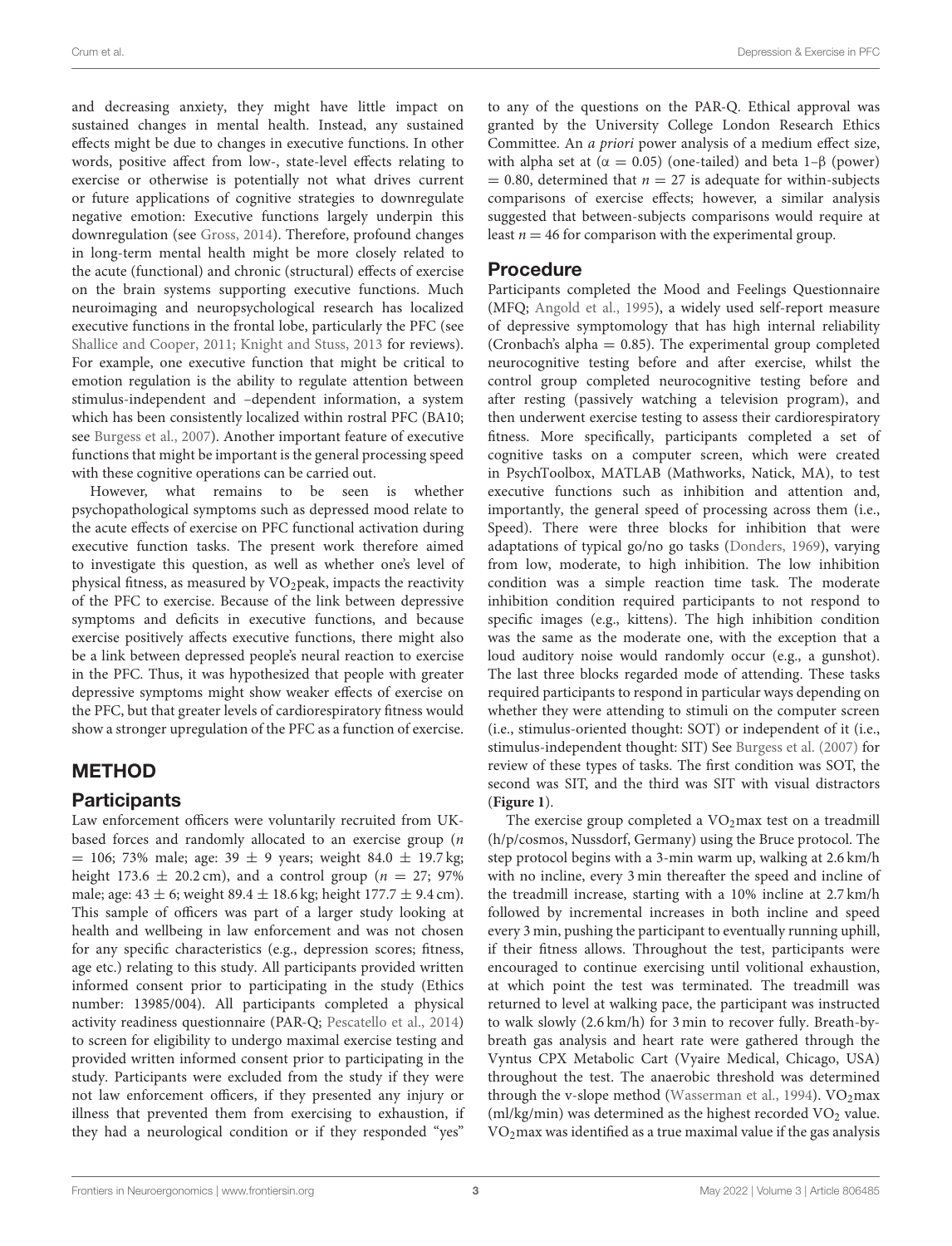

<span id="page-3-0"></span>(lower row) tasks.

showed a plateau in the  $VO<sub>2</sub>$  values, respiratory exchange ratio (RER) exceeded 1.13, and heart rate max reached ∼220-age. The exercise group included in the neuroimaging analysis reached true max (e.g., not quitting too early). After a recovery walk (3 min), they returned to the testing room, resulting in a ∼10 min time delay between reaching maximal exertion and starting the second round of cognitive tests. To maximize data collection, the no-exercise group completed these protocols after the second round of cognitive tests.

#### Physiological Measures

Participants were fitted with a continuous-wave functional nearinfrared spectroscopy (fNIRS) system (LIGHTNIRS, Shimadzu Corp., Kyoto, Japan) to measure changes in hemodynamics, as well as with a physiological monitor to record heart and respiration rates (HR & RR, respectively). fNIRS signal acquisition used 16-fibers (22-channel configuration: 8 sources & 8 detectors), with a sampling rate of 13.33 Hz at three wavelengths of light (780, 805, and 830 nm). Digitization was based on a single subject due to the large sample size ( $n = 106$ ) and need for rapid testing; the researchers were carefully trained to place the cap the same way for each participant. Anatomical locations of optodes in relation to standard head landmarks, including inion and top center (Cz) and left and right tragi, were determined using a Patriot 3D Digitizer (Polhemus, Colchester, VT). Montreal Neurological Institute (MNI) coordinates [\(Mazziotta et al., 2001\)](#page-8-28) for each channel were obtained using NIRS-SPM software [\(Ye et al., 2009;](#page-9-5) [https://www.nitrc.org/projects/nirs\\_spm/\)](https://www.nitrc.org/projects/nirs_spm/) with MATLAB (Mathworks, Natick, MA). The anatomical coverage of the channel configuration was over three bilateral ROIs (**[Table 1](#page-4-0)**): rostral PFC (BA10), dorsolateral PFC (BA46/9), and ventrolateral PFC (BA44/ 45/47). These ROIs were specified a priori based on neuroimaging and neuropsychological research on frontal lobe functions (see [Shallice and Cooper, 2011;](#page-8-26) [Knight and Stuss,](#page-8-10) [2013,](#page-8-10) for reviews). ECG signals were continuously collected at 256 Hz using two Equivital "eq02+ LifeMonitors" [\(https://www.](https://www.equivital.com/heart-rate-and-breathing-rate-monitor) [equivital.com/heart-rate-and-breathing-rate-monitor\)](https://www.equivital.com/heart-rate-and-breathing-rate-monitor).

Data analysis of the fNIRS data was completed in line with the quality control standards suggested by [Yücel et al. \(2021\)](#page-9-6). Errors during data collection resulted in smaller sample sizes for the exercise ( $n = 92$ ) and control ( $n = 18$ ) groups. For example, participants were excluded if they did not have enough behavioral data to match the fNIRS data (i.e., for convolution of a stimulus design with a hemodynamic response function),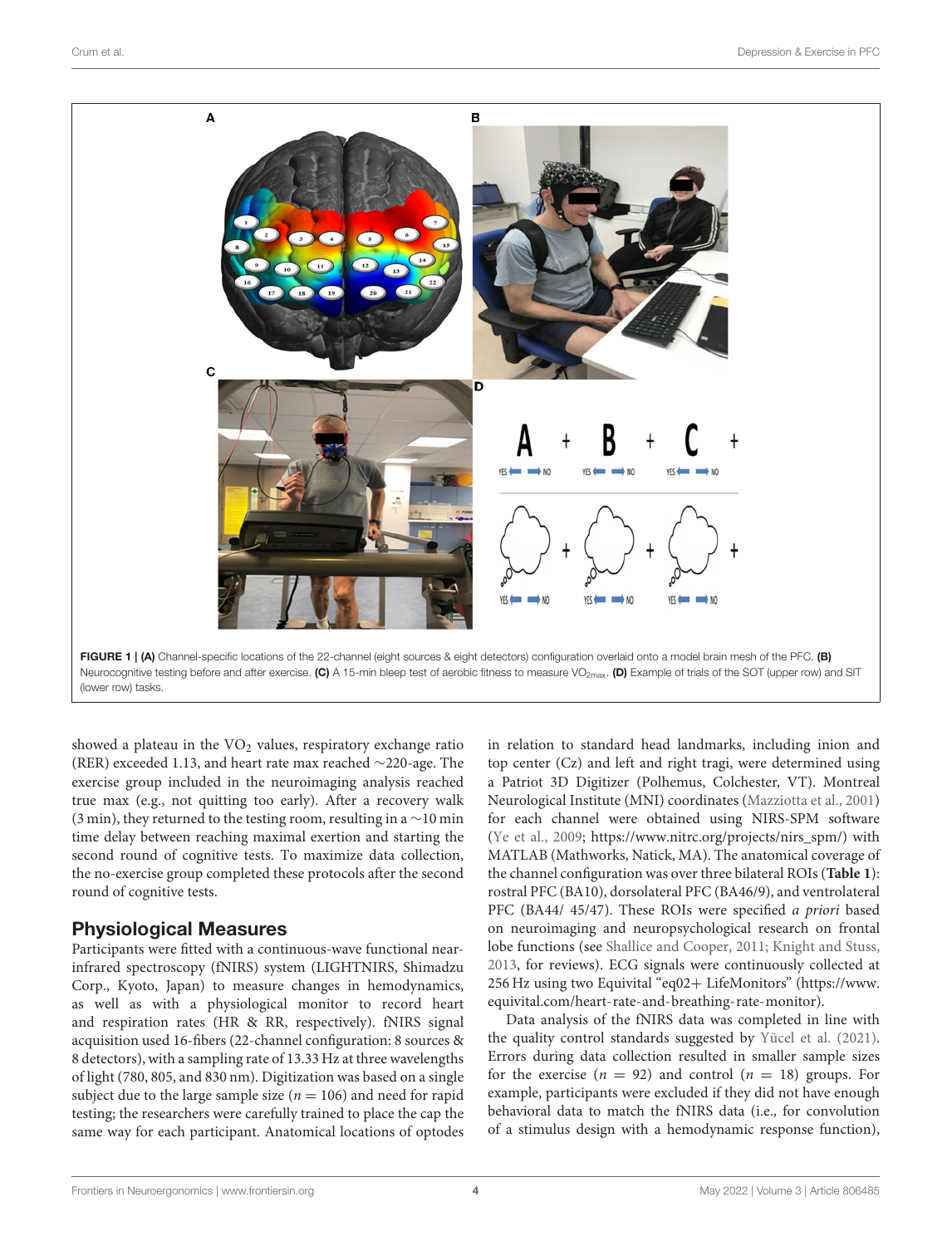| Channel #      | Anatomical region                   | <b>BA</b> <sup>a</sup> | Coordinates <sup>b</sup> |
|----------------|-------------------------------------|------------------------|--------------------------|
| 1              | <b>Right Superior Frontal Gyrus</b> | 9                      | 53, 26, 30               |
| 2              | <b>Right Middle Frontal Gyrus</b>   | 46                     | 41, 49, 23               |
| 3              | <b>Right Rostral PFC</b>            | 10                     | 25, 62, 21               |
| $\overline{4}$ | <b>Right Rostral PFC</b>            | 10                     | 4, 65, 21                |
| 5              | Left Rostral PFC                    | 10                     | $-19, 63, 21$            |
| 6              | Left Middle Frontal Gyrus           | 46                     | $-37, 52, 22$            |
| 7              | Left Superior Frontal Gyrus         | 9                      | $-51, 28, 29$            |
| 8              | <b>Right Inferior Frontal Gyrus</b> | 44                     | 60, 15, 16               |
| 9              | <b>Right Inferior Frontal Gyrus</b> | 45                     | 51, 43, 7                |
| 10             | <b>Right Rostral PFC</b>            | 10                     | 36, 60, 5                |
| 11             | <b>Right Rostral PFC</b>            | 10                     | 17, 68, 5                |
| 12             | Left Rostral PFC                    | 10                     | $-8,68,5$                |
| 13             | Left Rostral PFC                    | 10                     | $-32, 62, 4$             |
| 14             | Left Inferior Frontal Gyrus         | 45                     | $-47, 46, 7$             |
| 15             | Left Inferior Frontal Gyrus         | 44                     | $-58, 17, 17$            |
| 16             | <b>Right Inferior Frontal Gyrus</b> | 47                     | 54, 30, -6               |
| 17             | <b>Right Rostral PFC</b>            | 10                     | $45, 51, -8$             |
| 18             | <b>Right Rostral PFC</b>            | 10                     | 28, 64, -7               |
| 19             | <b>Right Rostral PFC</b>            | 10                     | $3, 67, -7$              |
| 20             | Left Rostral PFC                    | 10                     | $-22, 66, -8$            |
| 21             | Left Rostral PFC                    | 10                     | $-41, 54, -7$            |
| 22             | Inferior Frontal Gyrus              | 47                     | $-51, 36, -3$            |

<span id="page-4-0"></span>TABLE 1 | Channels, coordinates, and anatomical regions.

*<sup>a</sup>BA, Brodmann's Area.*

*<sup>b</sup>Coordinates are based on the MNI system and (–) indicates left hemisphere.*

or if their fNIRS data were too noisy or compromised in some way. The pre-processing of raw fNIRS signals was carried out on these data in accordance with [Pinti et al. \(2019\)](#page-8-29). Namely, the raw voltage intensities were converted from.OMM format into.NIRS format. These data were then converted into optical density (OD) signals. Next, motion-artifact correction was completed using wavelet convolution (iqr  $= 1.5$ ), with a differential pathlength factor (DPF) that is typically used for continuous-wave fNIRS [6, 6, 6]. These signals were temporally smoothed using a bandpass filter (FIR: order 1,000) [.01 .4 Hz]) to remove extracerebral, systemic effects. The cleaned OD signals were then converted into changes in concentrations of oxygenated hemoglobin  $(HbO<sub>2</sub>)$ , deoxygenated hemoglobin (HbR), and total hemoglobin (HbO<sub>2</sub> + HbR) using the modified Beer-Lampert Law (see Dirnagl and Villringer, [1997\)](#page-7-12). Channels that were faulty or remained poor in signal-to-noise ratio were removed from the analysis.

HR ( $n = 56$ ) and RR ( $n = 52$ ) were included as additional parameters in the single-subject design matrices (see Tachtsidis and Scholkmann, [2016\)](#page-9-7) to address variance due to physiological confounds in the predicted signals. Specifically, waveform analysis calculated RR from the ECG data [\(Charlton et al.,](#page-7-13) [2016\)](#page-7-13). HR was computed using the intervals between R-wave peaks of QRS complexes. Most of the physiological data were accounted for in the fNIRS sample (HR: 61%, RR: 57%), but not all. A comparison of the results with and without these physiological variables showed that accounting for the majority of physiological variance in the fNIRS sample was sufficient.



Next, onsets and durations of the epochs of each trial of each block were extracted to generate a stimulus design for each participant, with which a canonical hemodynamic response function (HRF) was then convolved. The HR and RR parameters as well as the predicted HRFs (HbO<sub>2</sub> and HbR) for each block were then down-sampled to 1 Hz using spline interpolation [\(Cohen, 2017\)](#page-7-14) and a general-linear model analysis fitted these models to the observed data. The second-level analysis of the group data used a random-effects approach via summary statistics [\(Friston et al., 2007;](#page-7-15) [Poldrack et al., 2011\)](#page-8-30). The group effects of each HbO<sub>2</sub> and HbR contrast for each channel were then projected onto a 3-D brain mesh via linear interpolation after false-discovery rate (FDR) correction ( $q < 0.05$ ; Singh and Dan, [2006\)](#page-8-31) was carried out. Finally, although both  $HbO<sub>2</sub>$  and HbR signals were analyzed, the interpretation of the results was based on research suggesting that HbR signals are less affected by systemic confounds [\(Dravida et al., 2017\)](#page-7-16), especially in fNIRS paradigms involving marked changes in arterial  $CO<sub>2</sub>$  due to changes in respiration (e.g., exercise, speaking, etc.), because such changes alter the  $HbO<sub>2</sub>$  signal to a greater degree than  $HbR$  in these cases [\(Scholkmann et al., 2013a,](#page-8-32)[b\)](#page-8-33).

#### RESULTS

<span id="page-4-1"></span> $(5+)$ 

Changes in PFC activation from contrasting the pre- and postexercise (post > pre) tasks of the experimental group ( $n =$ 92) showed bilateral activation changes in dorsolateral (BA46/9), ventrolateral (BA44/45), and rostral (BA10) PFC (**[Figure 2](#page-4-1)**), with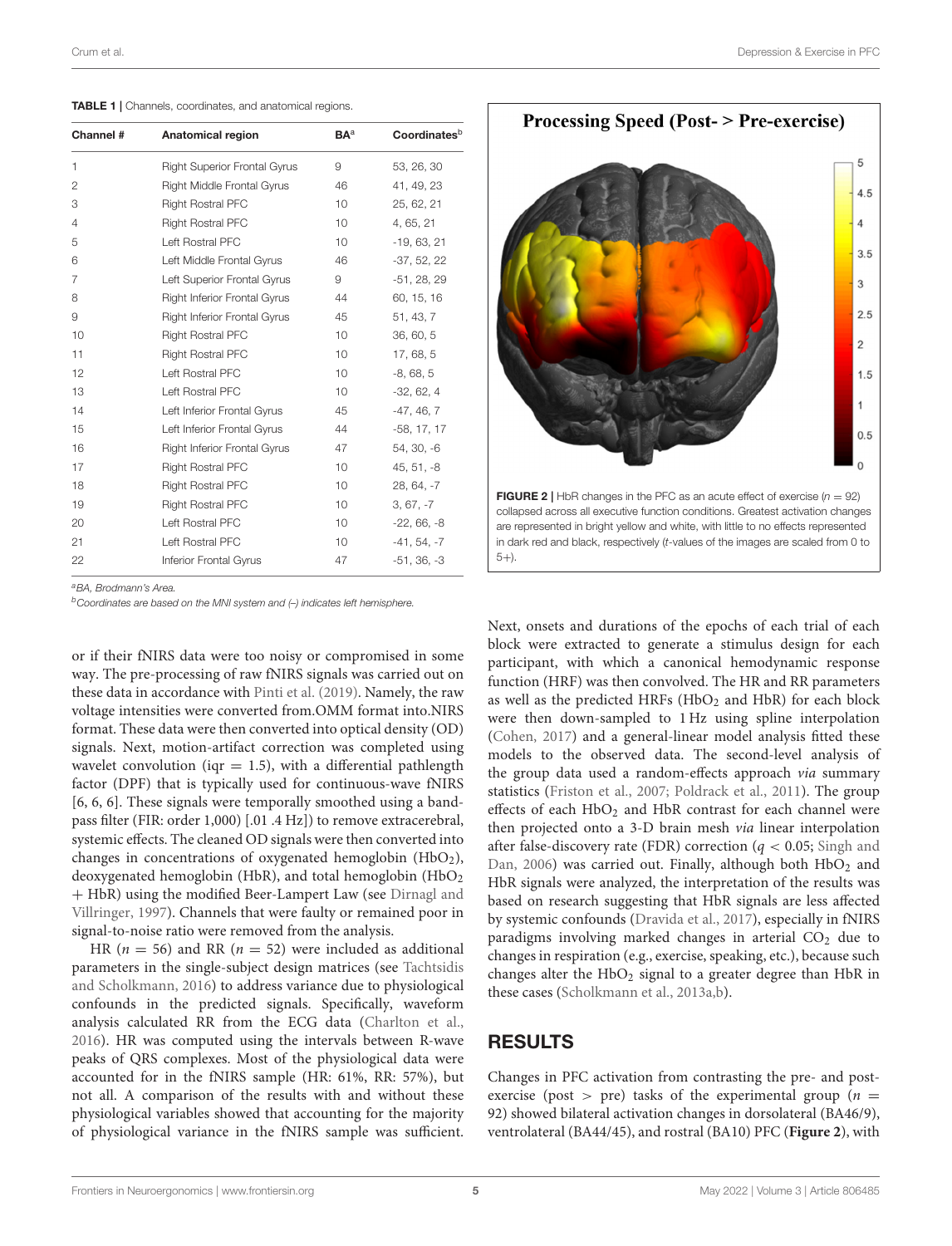

<span id="page-5-0"></span>the greatest changes occurring in right BA10 and BA46 ( $p$ 's  $\lt$ 0.05, FDR corrected).

To investigate whether the effects observed in these PFC subregions varied depending on level of depression symptomology (MFQ scores;  $M = 4.04$ ,  $SD = 4.25$ ), a multiple linear regression analysis resulted in three channels (8, 9, & 16) that explained the most variance in depression scores,  $R^2 =$ 0.14,  $F_{(2,89)} = 4.59$ ,  $p = 0.005$ . Together, these channels form a spatial cluster approximately over right inferior frontal gyrus (IFG: BA44/45/47, respectively), so the values for these channels were transformed into Z-scores and summed to create an "IFG" variable. Although the IFG data were normally distributed, a Shapiro-Wilk test showed that the depression scores were not normally distributed,  $W = .80$ ,  $p < 0.001$  (Skewness = 2.01, Kurtosis  $=$  5.37). Therefore, the IFG effects were regressed onto a normalized distribution of depression scores (Skewness = 0.21, Kurtosis =  $-0.64$ ), yielding a more statistically robust model,  $R^2 = 0.13$ ,  $F_{(1,89)} = 12.91$ ,  $p < 0.001$ , of right IFG as a predictor variable,  $t_{(89)} = -3.59$ ,  $p < 0.001$ , 95% CI [-0.07, −0.02] (**[Figure 3](#page-5-0)**).

Thus, there was a negative relationship between depression scores and the PFC activity that was due to exercise-elicited, processing-speed changes, particularly in right inferior frontal gyrus (BA44/45/47). That is, people with greater symptoms of depression showed lower levels of PFC activation across all tasks after exercise.

Following the same procedures for VO<sub>2</sub>peak scores ( $M =$  $37.25$ ,  $SD = 8.24$ ) to investigate whether physical fitness predicted the PFC effects of exercise, since these data were also not normally distributed,  $W = 0.94$ ,  $p < 0.001$  (Skewness = -1.14, Kurtosis = 3.97), a one channel model,  $R^2 = 0.09$ ,  $F_{(1,89)} =$ 8.81, p = 0.004, 95% CI [0.79, 3.97], containing channel 10

(right rostral PFC; BA10) emerged as a significant predictor of a normalized distribution of VO2peak scores (**[Figure 4](#page-6-0)**). So, there was a positive relationship between  $VO<sub>2</sub>$  peak and exerciseelicited changes in PFC activity in right rostral PFC (BA10), in that people with greater aerobic fitness showed greater levels of activation in this region after exercise. However, there was no association between VO<sub>2</sub> peak and depressive scores,  $r_{(90)} =$  $-0.05, p > 0.05.$ 

#### **DISCUSSION**

Our results show some relationships between symptoms of depression and exercise-elicited changes in PFC activity, as well as between this activity and level of fitness. Specifically, there was a negative relationship between symptom severity and activity in right inferior frontal gyrus (BA44/45/47), in that greater activation changes in these subregions were associated with lower depression scores. Right inferior frontal gyrus (i.e., ventrolateral PFC) has been consistently implicated in the controlled downregulation of negative emotion (Zilverstand et al., [2017\)](#page-9-8) and is an area that is relatively hypoactive during emotion regulation in depressed populations [\(Rive et al., 2013\)](#page-8-34). So, the evidenced negative relationship is consistent with the idea that this area of the PFC is underactive during executive function tasks in people with depressive symptoms (see Wang et al., [2008\)](#page-9-9). Although this relationship was not found in rostral PFC, it does not mean that there is no link between this subregion and mood in relation to exercise. A stronger relationship might be evidenced should alternative self-report measures be used that index not only mood and negative affect but also the dysfunctional cognitions that underpin them (e.g., the shorter Attitudes and Belief Scale 2; [DiGiuseppe et al., 2021\)](#page-7-17), as well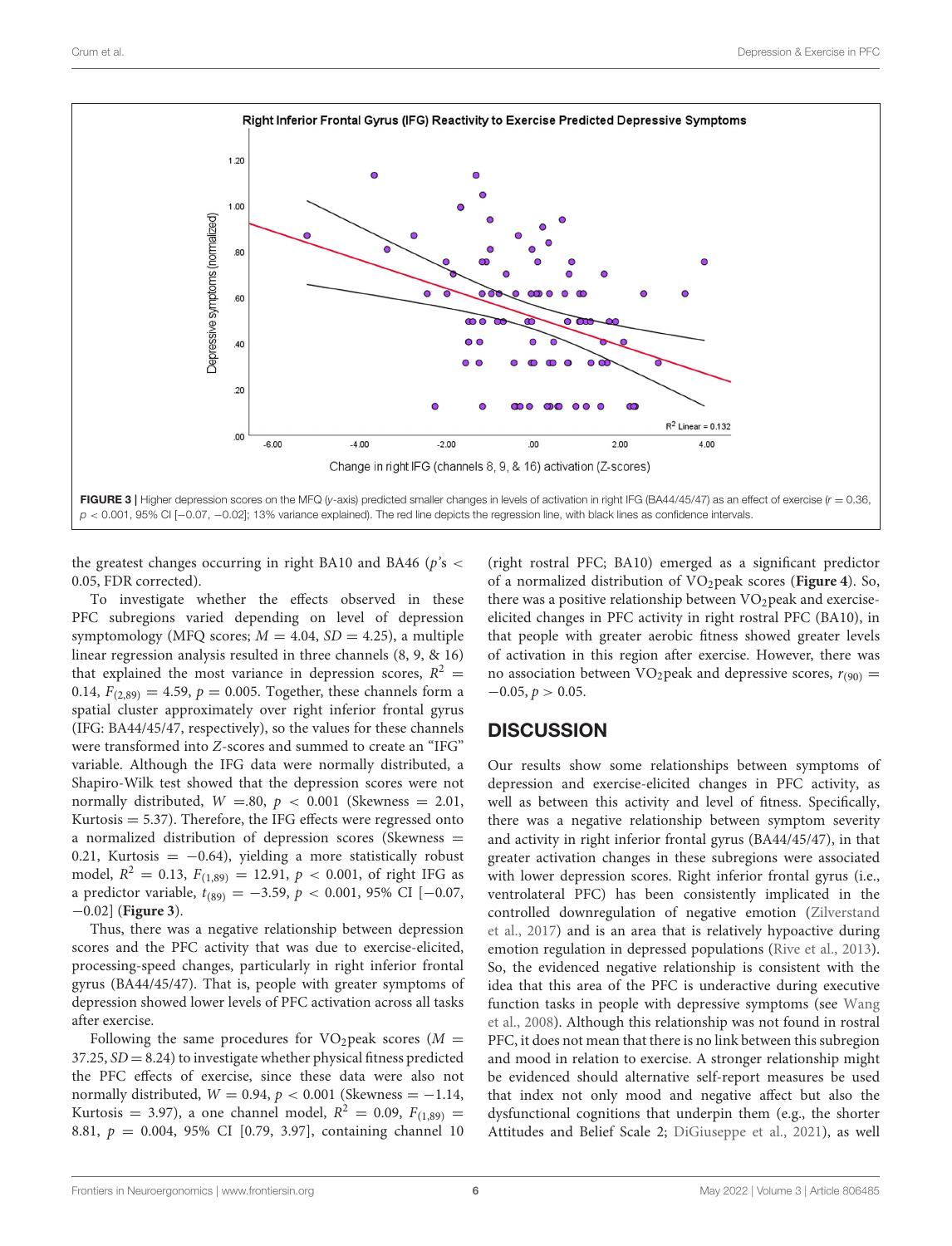

<span id="page-6-0"></span>as people's tendency to downregulate negative affect and mood from a 'top-down' approach (i.e., reappraisal), such as with the Emotion Regulation Questionnaire [\(Gross and John, 2003\)](#page-8-35). Such measure might mediate the relationship between PFC reactivity and depressive symptoms.

In addition, there was a positive relationship between aerobic fitness (VO<sub>2</sub>peak) and a different area of right PFC (BA10), in that greater fitness was predicted greater activation changes in right rostral PFC. While decreased activation of the PFC appears to be the rule in depression (see [Hariri, 2015\)](#page-8-36), there are some exceptions: For example, one study recently showed that pessimistic future-thinking in people with major depressive disorder exhibited greater activity in right rostral PFC compared to healthy individuals [\(Katayama et al., 2019\)](#page-8-37). Given the cognitive operations for which this brain region is largely functionally specialized (i.e., regulating thought that is dependent or independent of the external world; [Burgess et al.,](#page-7-9) [2007\)](#page-7-9), it makes sense that dysfunctional, prospective appraisals would be supported by the biasing of stimulus-independent thought—that, here, there would be hyperactivity in depressed individuals. Equally supported by this orientation of attention are the hypothesized cognitive operations of "recogitation" [\(Crum, 2021b\)](#page-7-2)—executive functions in which depressed people appear to have deficits—and, therefore, hypo-activity in BA10 might be present during their implementation. Thus, rostral PFC is potentially as much involved in the pathogenesis of psychopathological symptoms as it is in facilitating the cognitive change mechanisms that ameliorate them. So, it is plausible that the relative hypo- or hyper-activation of this brain region might depend on the particular type of executive function task in which depressed individuals engage. For example, collapsing across different executive function tasks might result in BA10 activation that explains little variability in depression, as was the case in the present study, but that the exercise effect in this PFC subregion was sensitive to how aerobically fit people were might suggest an important role of fitness in treating depression. That is, it is plausible that physical fitness works to correct issues of abnormal activity in rostral PFC (e.g., [Saanijoki et al., 2022\)](#page-8-38). Future investigations might further elucidate this possibility, but the present findings represent a starting point for highlighting the potential interrelations between the PFC, physical activity, and depressive symptoms, as well as between physical activity, rostral PFC, and aerobic fitness.

A limitation of the present work was that long-term changes in cognition, behavior, brain, fitness, and mood were not measured. This constrains the type of inferences that can be made about their interrelations, so future research investigating the chronic effects of exercise on the brain, particularly the PFC, might examine how functional changes in ventrolateral and rostral PFC related to executive function tasks vary with changes in psychopathological symptoms. Another possibility for future research is to examine how much and what kind of physical activity are sufficient to facilitate marked mental health changes. For example, are a few acute bouts of exercise enough to cultivate these changes or do overall fitness levels need to be increased, which is achieved through more repeated, habitual activity? Another limitation was that post-test measures in mood were not taken, so it was not possible to assess the acute effects of exercise on mood. However, this is not a significant limitation given the current theoretical presuppositions about how exercise improves mood over time. Namely, although physical activity tends to indeed improve positive affect due to low-level neurobiological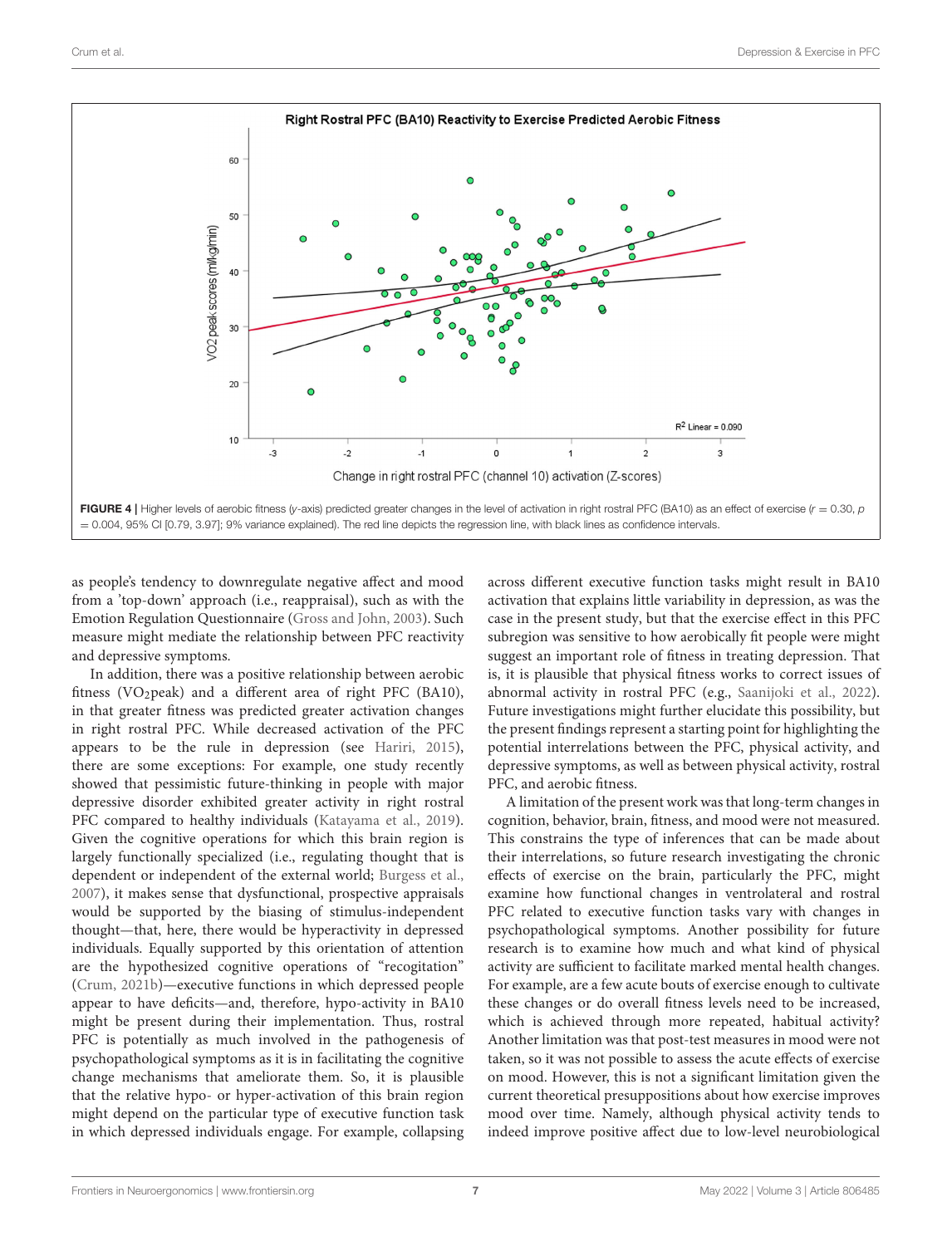changes (e.g., runners' high), such effects are typically transient [\(Dishman and O'Connor, 2009\)](#page-7-8) and do not constitute mood. Therefore, it is perhaps to the potential effects of exercise on topdown cognitive strategies within the PFC to which researchers ought to look for explaining lasting improvements to mood and the ability to downregulate negative emotion.

Such mediating effects of the PFC might explain the lack of a negative relationship between physical fitness and depressive symptoms and, more broadly, why there are many people who are depressed despite being physically fit. Indeed, the relationship between increases in aerobic fitness and decreases in depressive symptoms is relatively weak [\(Martinsen et al., 1989\)](#page-8-39). So, it is perhaps not enough to be fit: The benefits of exercising on cerebral oxygenation in the brain ought also to be taken advantage of in order to augment the facilitation of regulation strategies (i.e., the mind needs to also play an active role in cultivating mental health). Interestingly, improvements to executive functions during and after exercise are optimized to the extent that these functions are a part of the task demands of a physical activity (e.g., hunting was a cognitively demanding exercise task for early humans; see [Raichlen and Alexander,](#page-8-40) [2017\)](#page-8-40). Therefore, it could be the case that the influence of exercise on decreasing psychopathological symptoms is optimized to the extent that an exercise also requires of the individual the executive functions that are integral to the cognitive change strategies that drive future efforts to downregulate the onset of negative affect. This raises the interesting question of whether the physical activities of extremely fit, yet depressed individuals are not sufficiently enriched, cognitively. At this stage, however,

## **REFERENCES**

- <span id="page-7-10"></span>Angold, A., Costello, E. J., Messer, S. C., Pickles, A., Winder, F., and Silver, D. (1995). The development of a short questionnaire for use in epidemiological studies of depression in children and adolescents. Int. J. Method. Psychiatric Res. 5, 237–249.
- <span id="page-7-4"></span>Beard, C., Sawyer, A. T., and Hofmann, S. G. (2012). Efficacy of attention bias modification using threat and appetitive stimuli: a meta-analytic review. Behav. Ther. 43, 724–740. doi: [10.1016/j.beth.2012.01.002](https://doi.org/10.1016/j.beth.2012.01.002)
- <span id="page-7-3"></span>Braunstein, L. M., Gross, J. J., and Ochsner, K. N. (2017). Explicit and implicit emotion regulation: a multi-level framework. Soc. Cogn. Affect. Neurosci. 12, 1545–1557. doi: [10.1093/scan/nsx096](https://doi.org/10.1093/scan/nsx096)
- <span id="page-7-9"></span>Burgess, P. W., Dumontheil, I., and Gilbert, S. J. (2007). The gateway hypothesis of rostral prefrontal cortex (area 10) function. Trends Cogn. Sci. 11, 290–298. doi: [10.1016/j.tics.2007.05.004](https://doi.org/10.1016/j.tics.2007.05.004)
- <span id="page-7-0"></span>Campbell-Sills, L., Barlow, D. H., Brown, T. A., and Hofmann, S. G. (2006). Effects of suppression and acceptance on emotional responses of individuals with anxiety and mood disorders. Behav. Res. Ther. 44, 1251–1263. doi: [10.1016/j.brat.2005.10.001](https://doi.org/10.1016/j.brat.2005.10.001)
- <span id="page-7-13"></span>Charlton, P. H., Villarroel, M., and Salguiero, F. (2016). "Waveform analysis to estimate respiratory rate," in Secondary Analysis of Electronic Health Records, eds MIT Critical Data (Springer), 377–390.
- <span id="page-7-14"></span>Cohen, M. X. (2017). MATLAB for Brain and Cognitive Scientists. Cambridge, MA: MIT Press.
- <span id="page-7-5"></span>Cristea, I. A., Kok, R. N., and Cuijpers, P. (2015). Efficacy of cognitive bias modification interventions in anxiety and depression: meta-analysis. Br. J. Psychiatry 206, 7–16. doi: [10.1192/bjp.bp.114.146761](https://doi.org/10.1192/bjp.bp.114.146761)
- <span id="page-7-1"></span>Crum II, J. E. (2021a). Future applications of real-world neuroimaging to clinical psychology. Psychol. Rep. 124, 2403–2426. doi: [10.1177/0033294120926669](https://doi.org/10.1177/0033294120926669)

these must remain speculations, but the results presented here are consistent with the possibility that there may be a unifying neural mechanism that links the effects of physical activity upon the brain, consequent changes in cognitive processing, and depression-like symptoms. The potential clinical implications for the role of physical activity and fitness in treatment seem clear, so it would be highly valuable to investigate these results in a clinical population.

## DATA AVAILABILITY STATEMENT

The raw data supporting the conclusions of this article will be made available by the authors, without undue reservation.

#### ETHICS STATEMENT

The studies involving human participants were reviewed and approved by University College London Research Ethics Committee. The patients/participants provided their written informed consent to participate in this study.

#### AUTHOR CONTRIBUTIONS

JC, FR, and PB designed the experiment. JC, GH, SF, and EC collected the data. JC analyzed the data and wrote the manuscript. FR, GH, SF, EC, UH, IJ, MH, JH, AH, IT, and PB reviewed and suggested revisions to it. All authors contributed to the article and approved the submitted version.

- <span id="page-7-2"></span>Crum, J. (2021b). Understanding mental health and cognitive restructuring with ecological neuroscience. Front. Psychiatry 12, 697095. doi: [10.3389/fpsyt.2021.697095](https://doi.org/10.3389/fpsyt.2021.697095)
- <span id="page-7-17"></span>DiGiuseppe, R., Gorman, B., Raptis, J., Agiurgioaei-Boie, A., Agiurgioaei, F., Leaf, R., et al. (2021). The development of a short form of an irrational/rational beliefs scale. J. Ration. Emot. Cogn. Behav. Ther. 39, 456–490. doi: [10.1007/s10942-021-00386-3](https://doi.org/10.1007/s10942-021-00386-3)
- <span id="page-7-12"></span>Dirnagl, U., and Villringer, A. (1997). Optical Imaging of Brain Function and Metabolism 2: Physiological Basis and Comparison to Other Functional Neuroimaging Methods. New York, NY: Plenum.
- <span id="page-7-8"></span>Dishman, R. K., and O'Connor, P. J. (2009). Lessons in exercise neurobiology: the case of endorphins. Ment. Health Phys. Act. 2, 4–9. doi: [10.1016/j.mhpa.2009.01.002](https://doi.org/10.1016/j.mhpa.2009.01.002)
- <span id="page-7-11"></span>Donders, F. C. (1969). On the speed of mental processes. Acta Psychol. 30, 412–431. doi: [10.1016/0001-6918\(69\)90065-1](https://doi.org/10.1016/0001-6918(69)90065-1)
- <span id="page-7-16"></span>Dravida, S., Noah, J. A., Zhang, X., and Hirsch, J. (2017). Comparison of oxyhemoglobin and deoxyhemoglobin signal reliability with and without global mean removal for digit manipulation motor tasks. Neurophotonics [5, 1. doi: 10.1117/1.NPh.5.1.](https://doi.org/10.1117/1.NPh.5.1.011006) 011006
- <span id="page-7-15"></span>Friston, K. J., Ashburner, J., Kiebel, S., Nichols, T., and Penny, W. D. (2007). Statistical Parametric Mapping: The Analysis of Functional Brain Images. Amsterdam: Elsevier/Academic Press.
- <span id="page-7-6"></span>Gross, J. J. (1998). Antecedent-and response-focused emotion regulation: divergent consequences for experience, expression, and physiology. J. Pers. Soc. Psychol. 74, 224. doi: [10.1037/0022-3514.74.1.224](https://doi.org/10.1037/0022-3514.74.1.224) Gross, J. J. (ed.). (2014). Handbook of Emotion Regulation, 2nd Edn. New York, NY: Guilford Press.
- <span id="page-7-7"></span>Gross, J. J. (2014). Handbook of Emotion Regulation, 2nd Edn. New York, NY: Guilford Press.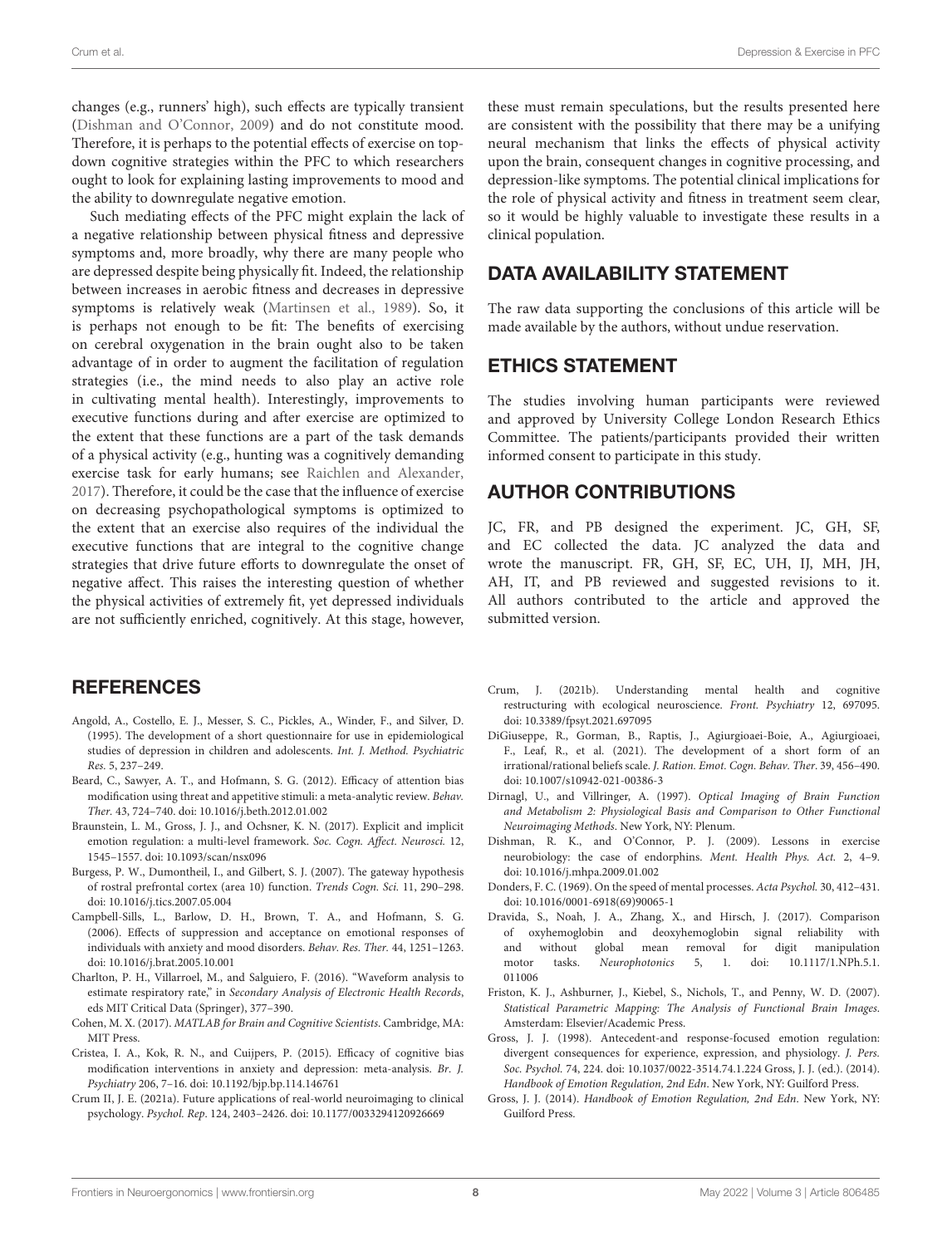- <span id="page-8-35"></span>Gross, J. J., and John, O. P. (2003). Individual differences in two emotion regulation processes: implications for affect, relationships, and well-being. J. Pers. Soc. Psychol. 85, 348. doi: [10.1037/0022-3514.85.2.348](https://doi.org/10.1037/0022-3514.85.2.348)
- <span id="page-8-11"></span>Hakamata, Y., Lissek, S., Bar-Haim, Y., Britton, J. C., Fox, N. A., Leibenluft, E., et al. (2010). Attention bias modification treatment: a meta-analysis toward the establishment of novel treatment for anxiety. Biol. Psychiatry 68, 982–990. doi: [10.1016/j.biopsych.2010.07.021](https://doi.org/10.1016/j.biopsych.2010.07.021)
- <span id="page-8-18"></span>Halahakoon, D. C., and Roiser, J. P. (2016). Cognitive impairment in depression and its (non-) response to antidepressant treatment. Evid. Based Ment. Health 19, e23–e23. doi: [10.1136/eb-2016-102438](https://doi.org/10.1136/eb-2016-102438)
- <span id="page-8-23"></span>Hallgren, M., Nakitanda, O. A., Ekblom, Ö., Herring, M. P., Owen, N., Dunstan, D., et al. (2016). Habitual physical activity levels predict treatment outcomes in depressed adults: a prospective cohort study. Prev. Med. 88, 53–58. doi: [10.1016/j.ypmed.2016.03.021](https://doi.org/10.1016/j.ypmed.2016.03.021)
- <span id="page-8-36"></span>Hariri, A. R. (2015). Looking Inside the Disordered Brain: An Introduction to the Functional Neuroanatomy of Psychopathology. Sunderland, MA: Sinauer Associates, Inc.
- <span id="page-8-20"></span>Harvey, S. B., Hotopf, M., Øverland, S., and Mykletun, A. (2010). Physical activity and common mental disorders. Br. J. Psychiatry 197, 357–364. doi: [10.1192/bjp.bp.109.075176](https://doi.org/10.1192/bjp.bp.109.075176)
- <span id="page-8-24"></span>Helgadóttir, B., Hallgren, M., Ekblom, Ö., and Forsell, Y. (2016). Training fast or slow? Exercise for depression: a randomized controlled trial. Prev. Med. 91, 123–131. doi: [10.1016/j.ypmed.2016.08.011](https://doi.org/10.1016/j.ypmed.2016.08.011)
- <span id="page-8-2"></span>Joormann, J., and Gotlib, I. H. (2010). Emotion regulation in depression: relation to cognitive inhibition. Cogn. Emot. 24, 281–298. doi: [10.1080/02699930903407948](https://doi.org/10.1080/02699930903407948)
- <span id="page-8-3"></span>Joormann, J., Levens, S. M., and Gotlib, I. H. (2011). Sticky thoughts: depression and rumination are associated with difficulties manipulating emotional material in working memory. Psychol. Sci. 22, 979–983. doi: [10.1177/0956797611415539](https://doi.org/10.1177/0956797611415539)
- <span id="page-8-8"></span>Joormann, J., and Siemer, M. (2014). "Emotion regulation in mood disorders," in Handbook of Emotion Regulation, 2nd Edn., ed J. J. Gross. (New York, NY: Guilford Press), 23–42.
- <span id="page-8-0"></span>Joormann, J., and Vanderlind, W. M. (2014). Emotion regulation in depression: the role of biased cognition and reduced cognitive control. Clin. Psychol. Sci. 2, 402–421. doi: [10.1177/2167702614536163](https://doi.org/10.1177/2167702614536163)
- <span id="page-8-37"></span>Katayama, N., Nakagawa, A., Umeda, S., Terasawa, Y., Kurata, C., Tabuchi, H., et al. (2019). Frontopolar cortex activation associated with pessimistic futurethinking in adults with major depressive disorder. NeuroImage Clin. 23, 101877. doi: [10.1016/j.nicl.2019.101877](https://doi.org/10.1016/j.nicl.2019.101877)
- <span id="page-8-15"></span>Katz, B., Au, J., Buschkuehl, M., Abagis, T., Zabel, C., Jaeggi, S. M., et al. (2017). Individual differences and long-term consequences of tDCS-augmented cognitive training. J. Cogn. Neurosci. 29, 1498–1508. doi: [10.1162/jocn\\_a\\_01115](https://doi.org/10.1162/jocn_a_01115)
- <span id="page-8-14"></span>Keshavan, M. S., Vinogradov, S., Rumsey, J., Sherrill, J., and Wagner, A. (2014). Cognitive training in mental disorders: update and future directions. Am. J. Psychiatry [171, 510–522. doi: 10.1176/appi.ajp.2013.1308](https://doi.org/10.1176/appi.ajp.2013.13081075) 1075
- <span id="page-8-10"></span>Knight, R. T., and Stuss, D. T. (2013). Principles of Frontal Lobe Function. Oxford: Oxford University Press.
- <span id="page-8-12"></span>Liu, H., Li, X., Han, B., and Liu, X. (2017). Effects of cognitive bias modification on social anxiety: a meta-analysis. PLoS ONE 12, e0175107. doi: [10.1371/journal.pone.0175107](https://doi.org/10.1371/journal.pone.0175107)
- <span id="page-8-5"></span>Malooly, A. M., Genet, J. J., and Siemer, M. (2013). Individual differences in reappraisal effectiveness: the role of affective flexibility. Emotion 13, 302. doi: [10.1037/a0029980](https://doi.org/10.1037/a0029980)
- <span id="page-8-22"></span>Mammen, G., and Faulkner, G. (2013). Physical activity and the prevention of depression: a systematic review of prospective studies. Am. J. Prev. Med. [45, 649–657. doi: 10.1016/j.amepre.2013.](https://doi.org/10.1016/j.amepre.2013.08.001) 08.001
- <span id="page-8-39"></span>Martinsen, E. W., Hoffart, A., and Solberg, Ø. (1989). Comparing aerobic with nonaerobic forms of exercise in the treatment of clinical depression: a randomized trial. Compr. Psychiatry 30, 324–331. doi: [10.1016/0010-440X\(89\)90057-6](https://doi.org/10.1016/0010-440X(89)90057-6)
- <span id="page-8-28"></span>Mazziotta, J., Toga, A., Evans, A., Fox, P., Lancaster, J., Zilles, K., et al. (2001). A probabilistic atlas and reference system for the human brain: International Consortium for Brain Mapping (ICBM). Philos. Trans. R. Soc. Lond. B. Biol. Sci. 356, 1293–1322. doi: [10.1098/rstb.2001.0915](https://doi.org/10.1098/rstb.2001.0915)
- <span id="page-8-17"></span>McArdle, S., McGale, N., and Gaffney, P. (2012). A qualitative exploration of men's experiences of an integrated exercise/CBT mental health promotion programme. Int. J. Mens Health 11, 240–257. doi: [10.3149/jmh.1103.240](https://doi.org/10.3149/jmh.1103.240)
- <span id="page-8-4"></span>Meiran, N., Diamond, G. M., Toder, D., and Nemets, B. (2011). Cognitive rigidity in unipolar depression and obsessive compulsive disorder: examination of task switching, Stroop, working memory updating and post-conflict adaptation. Psychiatry Res. 185, 149–156. doi: [10.1016/j.psychres.2010.04.044](https://doi.org/10.1016/j.psychres.2010.04.044)
- <span id="page-8-6"></span>Nolen-Hoeksema, S. (1991). Responses to depression and their effects on the duration of depressive episodes. J. Abnorm. Psychol. 100, 569. doi: [10.1037/0021-843X.100.4.569](https://doi.org/10.1037/0021-843X.100.4.569)
- <span id="page-8-7"></span>Nolen-Hoeksema, S., Wisco, B. E., and Lyubomirsky, S. (2008). Rethinking rumination. Perspect. Psychol. Sci. 3, 400–424. doi: [10.1111/j.1745-6924.2008.00088.x](https://doi.org/10.1111/j.1745-6924.2008.00088.x)
- <span id="page-8-25"></span>Parker, G., and Crawford, J. (2007). Judged effectiveness of differing antidepressant strategies by those with clinical depression. Aust. Ne. Zealand J. Psychiatry 41, 32–37. doi: [10.1080/00048670601057726](https://doi.org/10.1080/00048670601057726)
- <span id="page-8-27"></span>Pescatello, L. S., Riebe, D., and Thompson, P. D. (2014). ACSM's Guidelines for Exercise Testing and Prescription. Lippincott Williams & Wilkins.
- <span id="page-8-29"></span>Pinti, P., Scholkmann, F., Hamilton, A., Burgess, P., and Tachtsidis, I. (2019). Current status and issues regarding pre-processing of fNIRS neuroimaging data: an investigation of diverse signal filtering methods within a general linear model framework. Front. Hum. Neurosci. 12, 505. doi: [10.3389/fnhum.2018.00505](https://doi.org/10.3389/fnhum.2018.00505)
- <span id="page-8-30"></span>Poldrack, R. A., Mumford, J. A., and Nichols, T. (2011). Handbook of Functional MRI Data Analysis. Cambridge, MA: Cambridge University Press.
- <span id="page-8-40"></span>Raichlen, D. A., and Alexander, G. E. (2017). Adaptive capacity: an evolutionary neuroscience model linking exercise, cognition, and brain health. Trends Neurosci. 40, 408–421. doi: [10.1016/j.tins.2017.05.001](https://doi.org/10.1016/j.tins.2017.05.001)
- <span id="page-8-34"></span>Rive, M. M., van Rooijen, G., Veltman, D. J., Phillips, M. L., Schene, A. H., and Ruhe, H. G. (2013). Neural correlates of dysfunctional emotion regulation in major depressive disorder. A systematic review of neuroimaging studies. Neurosci. Rev. 37, 2529–2553. doi: [10.1016/j.neubiorev.2013.07.018](https://doi.org/10.1016/j.neubiorev.2013.07.018)
- <span id="page-8-1"></span>Rock, P., Roiser, J., Riedel, W., and Blackwell, A. (2014). Cognitive impairment in depression: a systematic review and meta-analysis. Psychol. Med. 44, 2029–2040. doi: [10.1017/S0033291713002535](https://doi.org/10.1017/S0033291713002535)
- <span id="page-8-9"></span>Roiser, J. P., and Sahakian, B. J. (2013). Hot and cold cognition in depression. CNS Spectr. 18, 139–149. doi: [10.1017/S1092852913000072](https://doi.org/10.1017/S1092852913000072)
- <span id="page-8-16"></span>Ruf, S. P., Fallgatter, A. J., and Plewnia, C. (2017). Augmentation of working memory training by transcranial direct current stimulation (tDCS). Sci. Rep. 7, 1–11. doi: [10.1038/s41598-017-01055-1](https://doi.org/10.1038/s41598-017-01055-1)
- <span id="page-8-38"></span>Saanijoki, T., Kantonen, T., Pekkarinen, L., Kalliokoski, K., Hirvonen, J., Malén, T., et al. (2022). Aerobic fitness is associated with cerebral muopioid receptor activation in healthy humans. Med. Sci. Sports Exerc. doi: [10.1249/MSS.0000000000002895.](https://doi.org/10.1249/MSS.0000000000002895) [Epub ahead of print].
- <span id="page-8-32"></span>Scholkmann, F., Gerber, U., Wolf, M., and Wolf, U. (2013a). Endtidal CO2: An important parameter for a correct interpretation in functional brain studies using speech tasks. NeuroImage 66, 71–79. doi: [10.1016/j.neuroimage.2012.10.025](https://doi.org/10.1016/j.neuroimage.2012.10.025)
- <span id="page-8-33"></span>Scholkmann, F., Wolf, M., and Wolf, U. (2013b). The effect of inner speech on arterial CO2 and cerebral hemodynamics and oxygenation: a functional NIRS study. Adv. Exp. Med. Biol. 789, 81–87. doi: [10.1007/978-1-4614-7411-1\\_12](https://doi.org/10.1007/978-1-4614-7411-1_12)
- <span id="page-8-26"></span>Shallice, T., and Cooper, R. P. (2011). The Organization of Mind. Oxford: Oxford University Press.
- <span id="page-8-19"></span>Shilyansky, C., Williams, L. M., Gyurak, A., Harris, A., Usherwood, T., and Etkin, A. (2016). Effect of antidepressant treatment on cognitive impairments associated with depression: a randomized longitudinal study. Lancet Psychiatry 3, 425–435. doi: [10.1016/S2215-0366\(16\)00012-2](https://doi.org/10.1016/S2215-0366(16)00012-2)
- <span id="page-8-13"></span>Siegle, G. J., Ghinassi, F., and Thase, M. E. (2007). Neurobehavioral therapies in the 21st century: summary of an emerging field and an extended example of cognitive control training for depression. Cognit. Ther. Res. 31, 235–262. doi: [10.1007/s10608-006-9118-6](https://doi.org/10.1007/s10608-006-9118-6)
- <span id="page-8-31"></span>Singh, A. K., and Dan, I. (2006). Exploring the false discovery rate in multichannel NIRS. Neuroimage 33, 542–549. doi: [10.1016/j.neuroimage.2006.06.047](https://doi.org/10.1016/j.neuroimage.2006.06.047)
- <span id="page-8-21"></span>Song, M. R., Lee, Y. S., Baek, J. D., and Miller, M. (2012). Physical activity status in adults with depression in the National Health and Nutrition Examination Survey, 2005–2006. Public Health Nurs. 29, 208–217. doi: [10.1111/j.1525-1446.2011.00986.x](https://doi.org/10.1111/j.1525-1446.2011.00986.x)